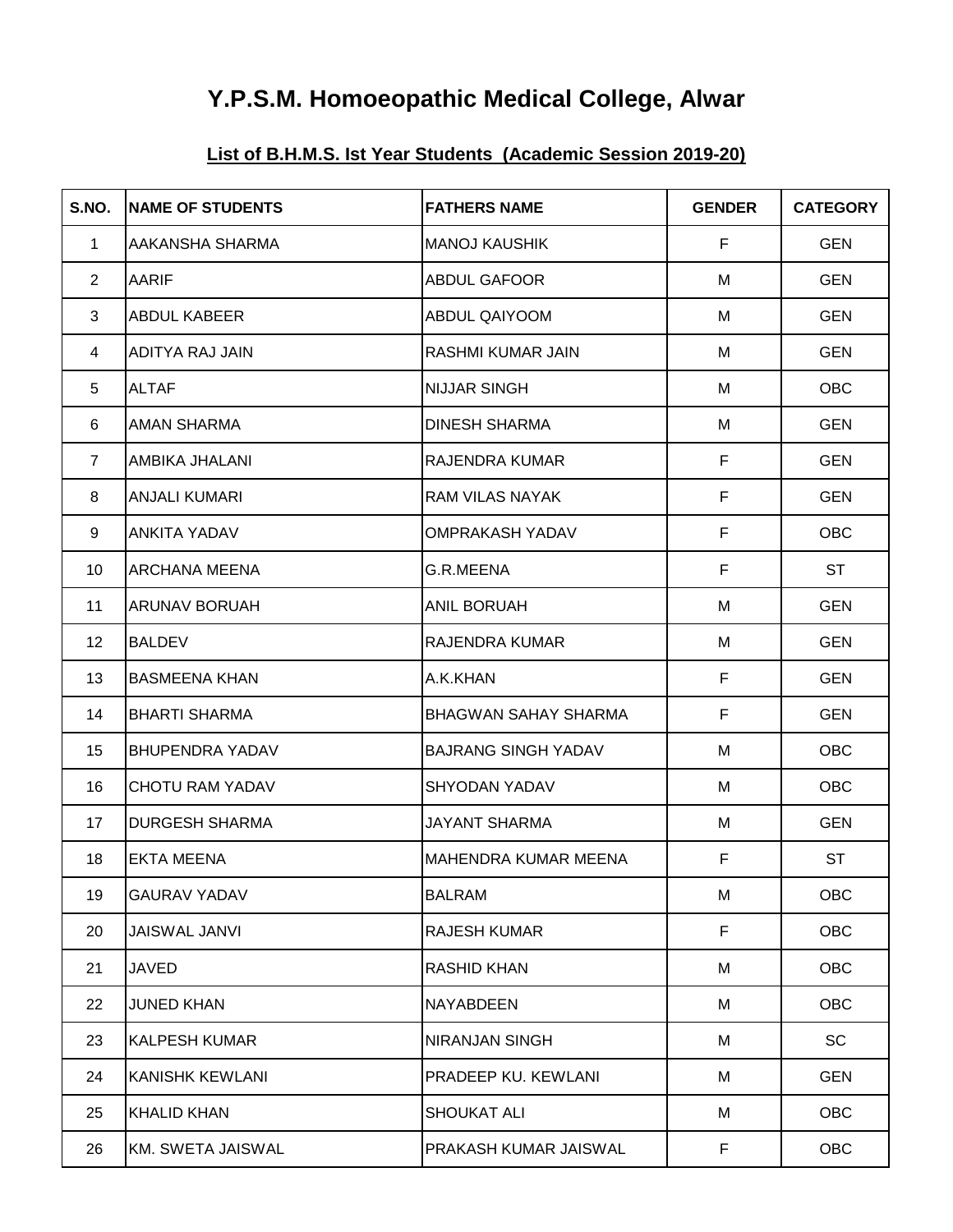# **Y.P.S.M. Homoeopathic Medical College, Alwar**

## **List of B.H.M.S. Ist Year Students (Academic Session 2019-20)**

| S.NO. | <b>INAME OF STUDENTS</b> | <b>FATHERS NAME</b>     | <b>GENDER</b> | <b>CATEGORY</b> |
|-------|--------------------------|-------------------------|---------------|-----------------|
| 27    | KUMARI SANDHYA RANI      | <b>DHANPAL</b>          | F             | <b>OBC</b>      |
| 28    | <b>MADHU BALA</b>        | <b>DHARAM SINGH</b>     | F             | <b>OBC</b>      |
| 29    | <b>MANISHA</b>           | RAMESH CHAND            | F             | <b>SC</b>       |
| 30    | MANSURI MOH. FARAHAN     | <b>ABDUL JOHAB</b>      | M             | OBC             |
| 31    | <b>MOHD. SAHIL KHAN</b>  | <b>RATI KHAN</b>        | M             | <b>OBC</b>      |
| 32    | <b>MS. VARSHA</b>        | SAMSHER SINGH           | F             | OBC             |
| 33    | <b>MUSKAN SONI</b>       | TEJ SINGH SONI          | $\mathsf F$   | <b>OBC</b>      |
| 34    | <b>NAEEM AHMAD</b>       | <b>MASOOD</b>           | M             | OBC             |
| 35    | <b>NAHIDA</b>            | <b>ZAKIR HUSSAIN</b>    | F             | <b>GEN</b>      |
| 36    | <b>NAMAN SOLANKI</b>     | <b>RATAN SINGH</b>      | M             | <b>GEN</b>      |
| 37    | <b>INANG PINWA KOKMA</b> | CHAU WONNEY KOKMA       | F             | <b>ST</b>       |
| 38    | <b>NAVRATAN GOSWAMI</b>  | <b>BABU LAL GOSWAMI</b> | M             | OBC             |
| 39    | <b>NGURI YALUNG</b>      | <b>NGURI PATE</b>       | F             | ST              |
| 40    | <b>NITISH GAUR</b>       | UMASHANKAR GAUR         | M             | <b>GEN</b>      |
| 41    | <b>PARVEZ KHAN</b>       | <b>JUBER KHAN</b>       | M             | <b>GEN</b>      |
| 42    | <b>PRIYANSHI AGRWAL</b>  | <b>MANOJ GUPTA</b>      | F             | <b>GEN</b>      |
| 43    | <b>RASHI SHARMA</b>      | SHDERSHAN SHARMA        | F             | <b>GEN</b>      |
| 44    | IRAVEENA KHAN            | A.K.KHAN                | F             | <b>GEN</b>      |
| 45    | <b>SAHIL KHAN</b>        | <b>MUNSHI KHAN</b>      | М             | OBC             |
| 46    | <b>SHABNAM</b>           | <b>TAYYAB HUSSAIN</b>   | F             | <b>GEN</b>      |
| 47    | <b>SHASHWAT JHALANI</b>  | DINESH KUMAR JHALANI    | M             | <b>OBC</b>      |
| 48    | <b>SHRUTI GAUR</b>       | NARENDRA KUMAR SHARMA   | $\mathsf F$   | <b>GEN</b>      |
| 49    | <b>TANU TYAGI</b>        | SANDEEP TYAGI           | F             | <b>GEN</b>      |
| 50    | <b>TARUN</b>             | <b>DARSHAN</b>          | М             | <b>OBC</b>      |
| 51    | <b>TEENA JANGIR</b>      | PUKHRAJ JANGIR          | F             | <b>OBC</b>      |
| 52    | <b>UMAKANT YADAV</b>     | TRIVENI PRASAD YADAV    | М             | <b>OBC</b>      |